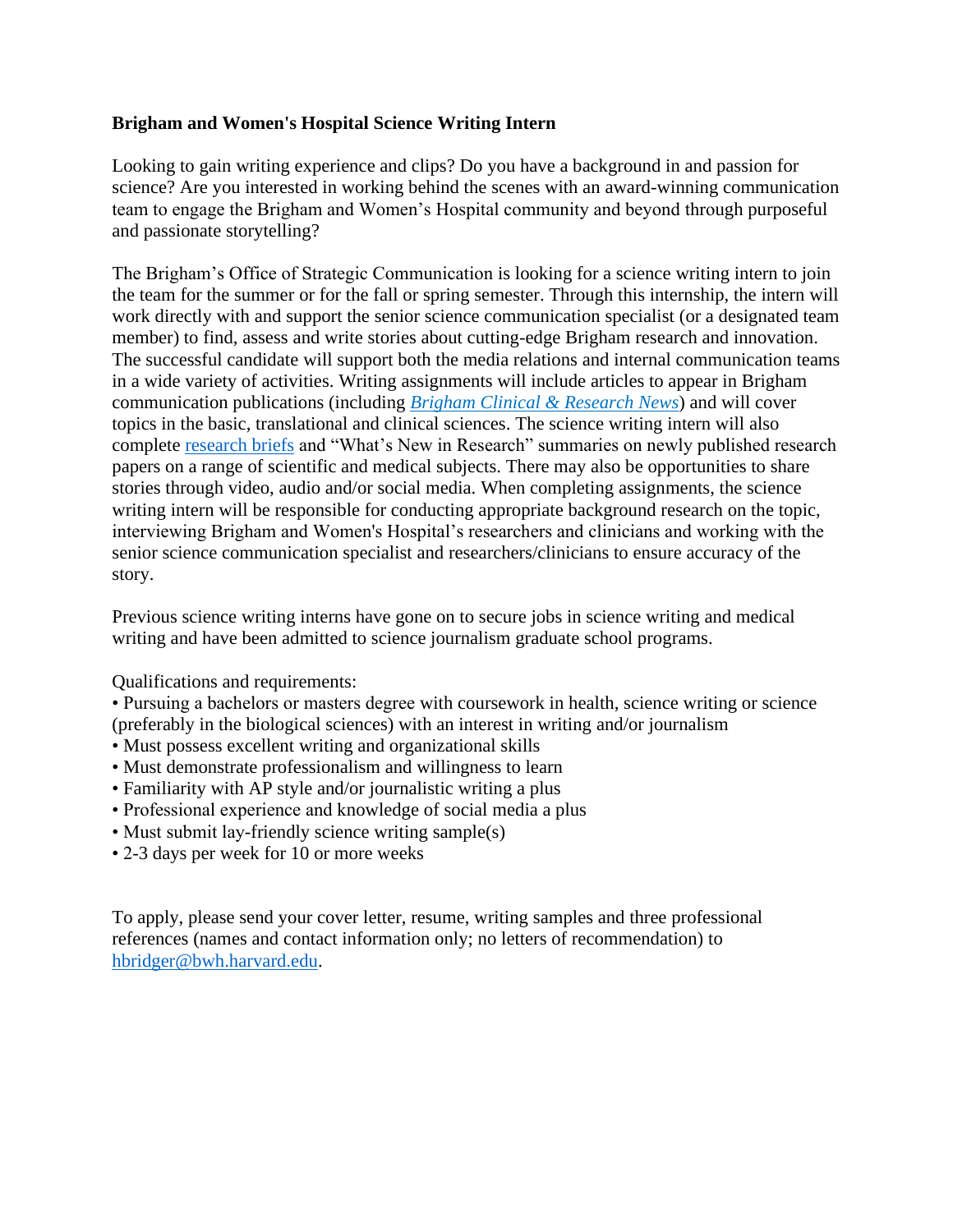## Office for Sponsored Staff and Volunteer Services

#### *Student Intern Curriculum*

Department Name: Office of Strategic Communication

Location: 15 Francis St, Boston, MA

Contact person: Haley Bridger

### Training Goals

*Please detail the specific skills or knowledge base to be developed as a part of this internship. What should the student intern have learned at the conclusion of this experience? Please be as specific as possible:* 

The Science Writing Intern will gain experience in writing lay-friendly science articles and research briefs as well as a working knowledge of a communication office at an academic, medical setting. There will be opportunities to hone interviewing, writing and research skills.

## Daily Activity

*Please detail the specific activities the student intern will be involved in on a daily basis to ensure the training goals are met:* 

The Science Writing Intern will research, conduct interviews and write stories for internal publications, including *Brigham Clinical & Research News*. They will review journal manuscripts and write research briefs; interview clinicians, researchers and trainees about their work and experiences for profiles; solicit and collect responses for standard CRN features ("Brigham Bookshelf," "Look Who's Talking," "Transitions," etc.); and participate in weekly team meetings to share ideas and receive assignments. There may also be opportunities for the intern to share stories through video, audio and/or social media and learn about media visits or press events.

#### *Daily schedule (hours worked)?*

2-3 days per week from 8:30 a.m. to 5 p.m. ET for a total of 10-20 hours per week.

#### Training Supervision

*Please provide details on who will provide appropriate training and supervision in support of each of the training goals/activities):* 

Haley Bridger will provide supervision on all science writing tasks.